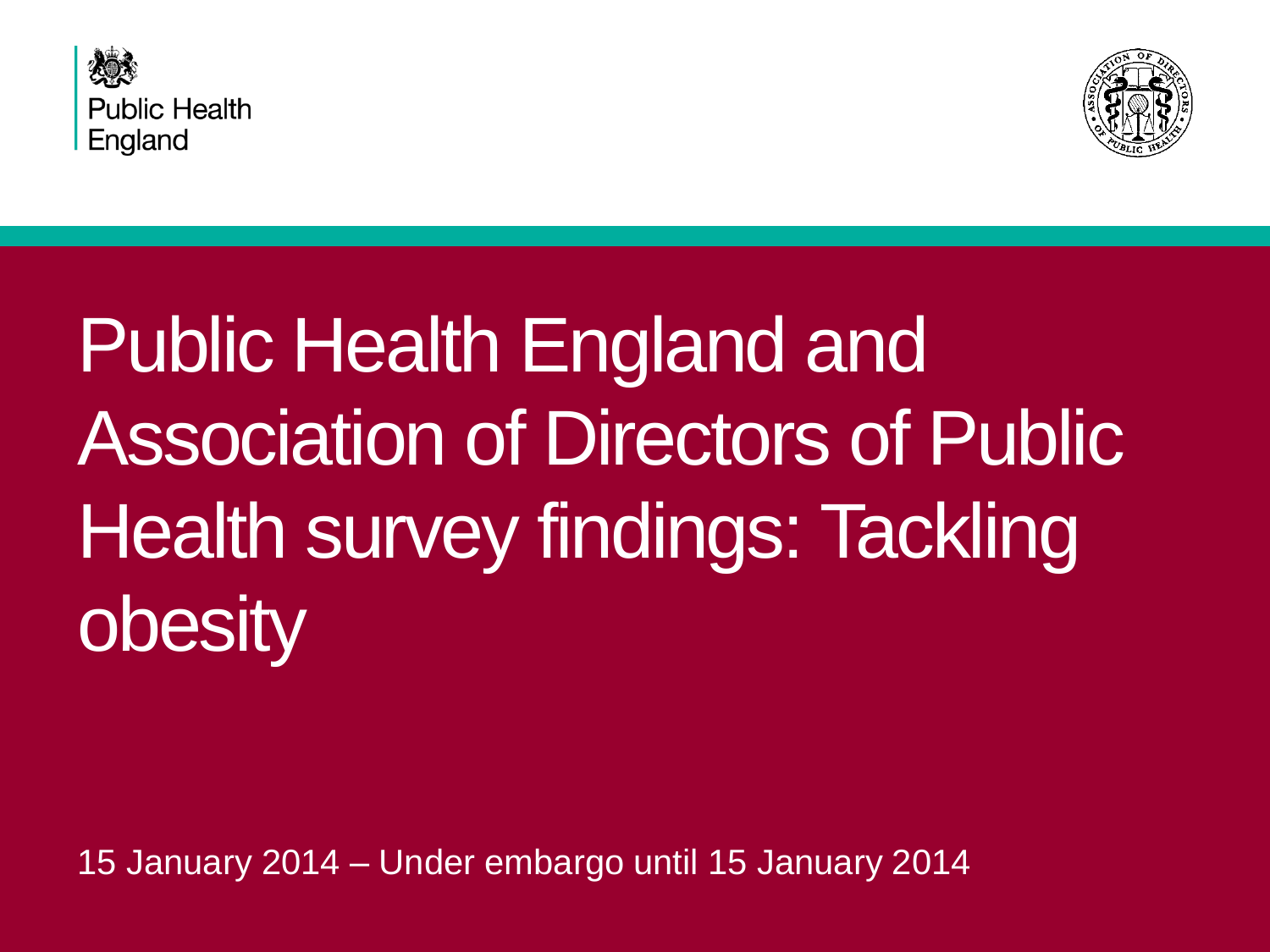



### **Kevin Fenton, PHE National Director for Health and Wellbeing:**

'I am grateful to all of you for making time to provide us with your views and insights. Your views on our role at a centre and national level confirm to me the importance of us all working together to tackle obesity.'

Your responses highlight key challenges and as we all work within one public health system we must share these. I believe we can work through these and to do so it is important that we all make best use of knowledge, expertise and networks wherever we work. Doing so together we can achieve better health outcomes.

I will make sure we fully use your views on developing our approaches on obesity and I look forward to sharing this with you in 2014.'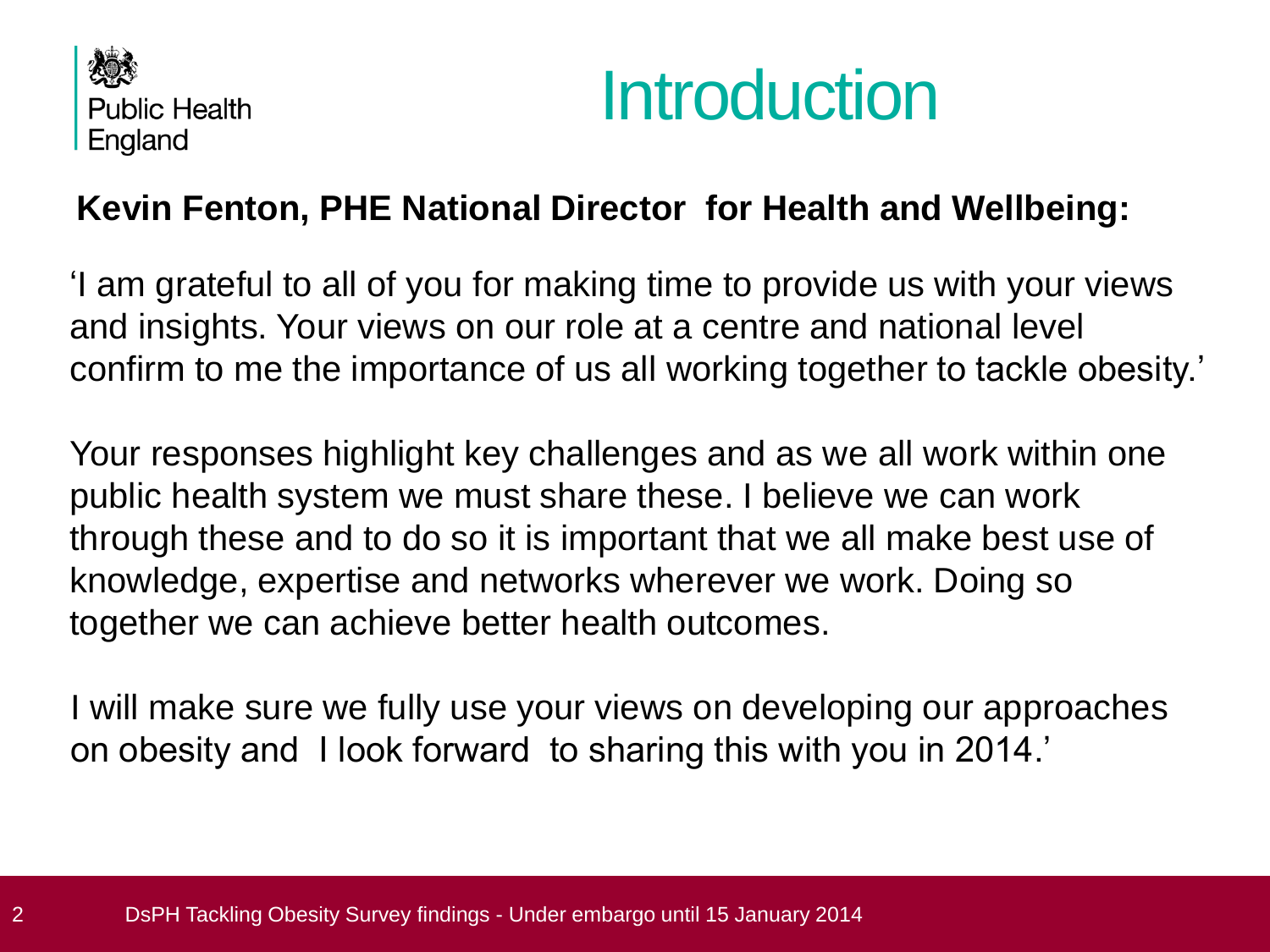



### **Nicola Close, CEO Association for Directors of Public Health:**

'For me one of the messages that comes out loudly is that the work of PHE should be complementary to that of local PH teams.

PHE offers best support where they can provide added value in terms of evidence and information and national and regional approaches.

It seems an obvious point but where we are all learning how to work together it is good to have it brought out so clearly.'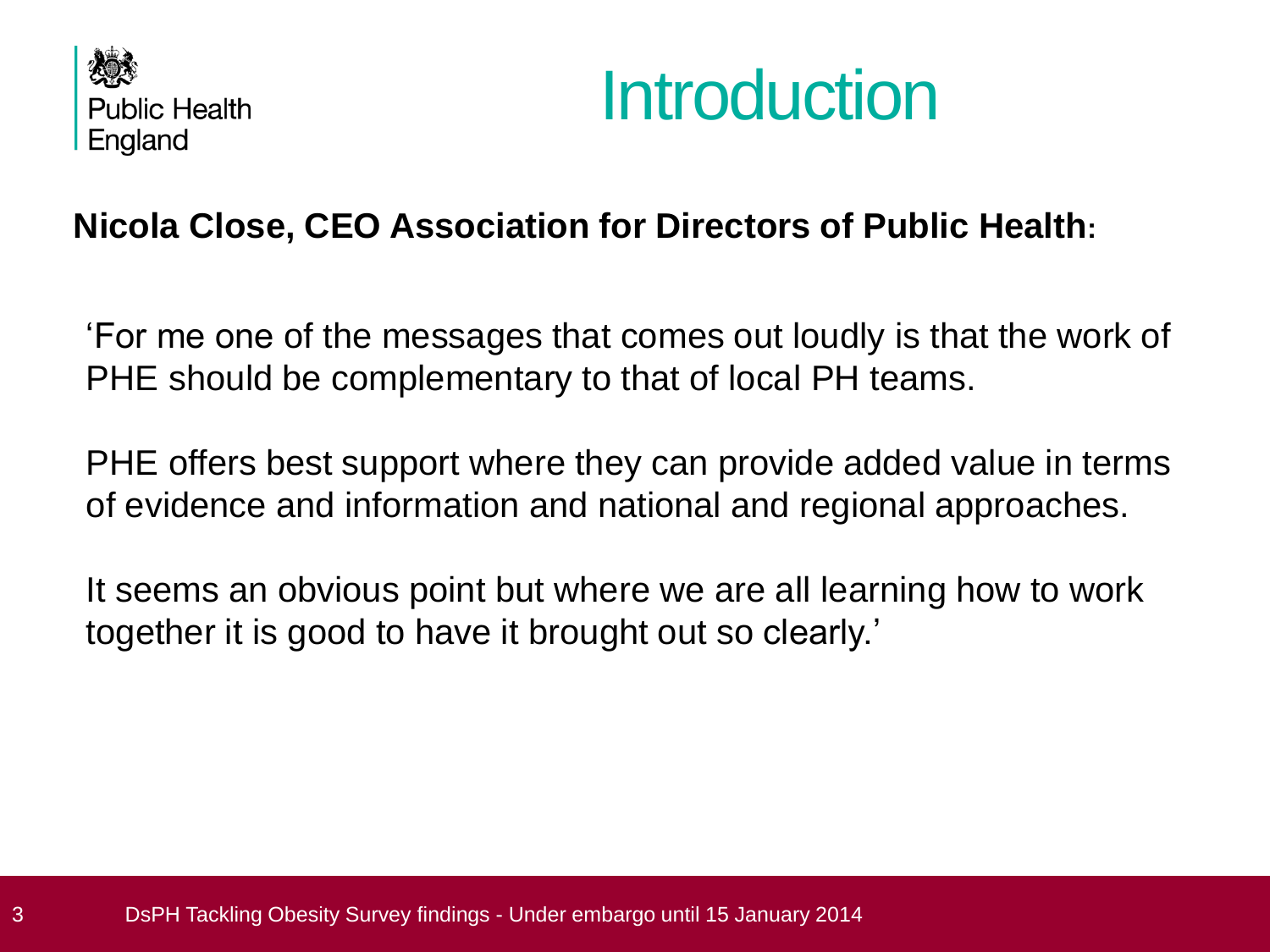

# Rationale for the survey

- working to prevent and tackle obesity is a shared priority for Public Health England and Department of Health
- one of PHE's key roles is to provide support and advice to help local authorities tackle poor diets and obesity within their local communities
- to inform PHE's approaches to this issue it is important that we listen to and explore the views of the breadth of stakeholders, particularly at a local level
- DsPH represent a valued and strategic public health leader at a local level and therefore it was a priority for PHE to gain DsPH insights into current key issues to inform our approach to tackling obesity.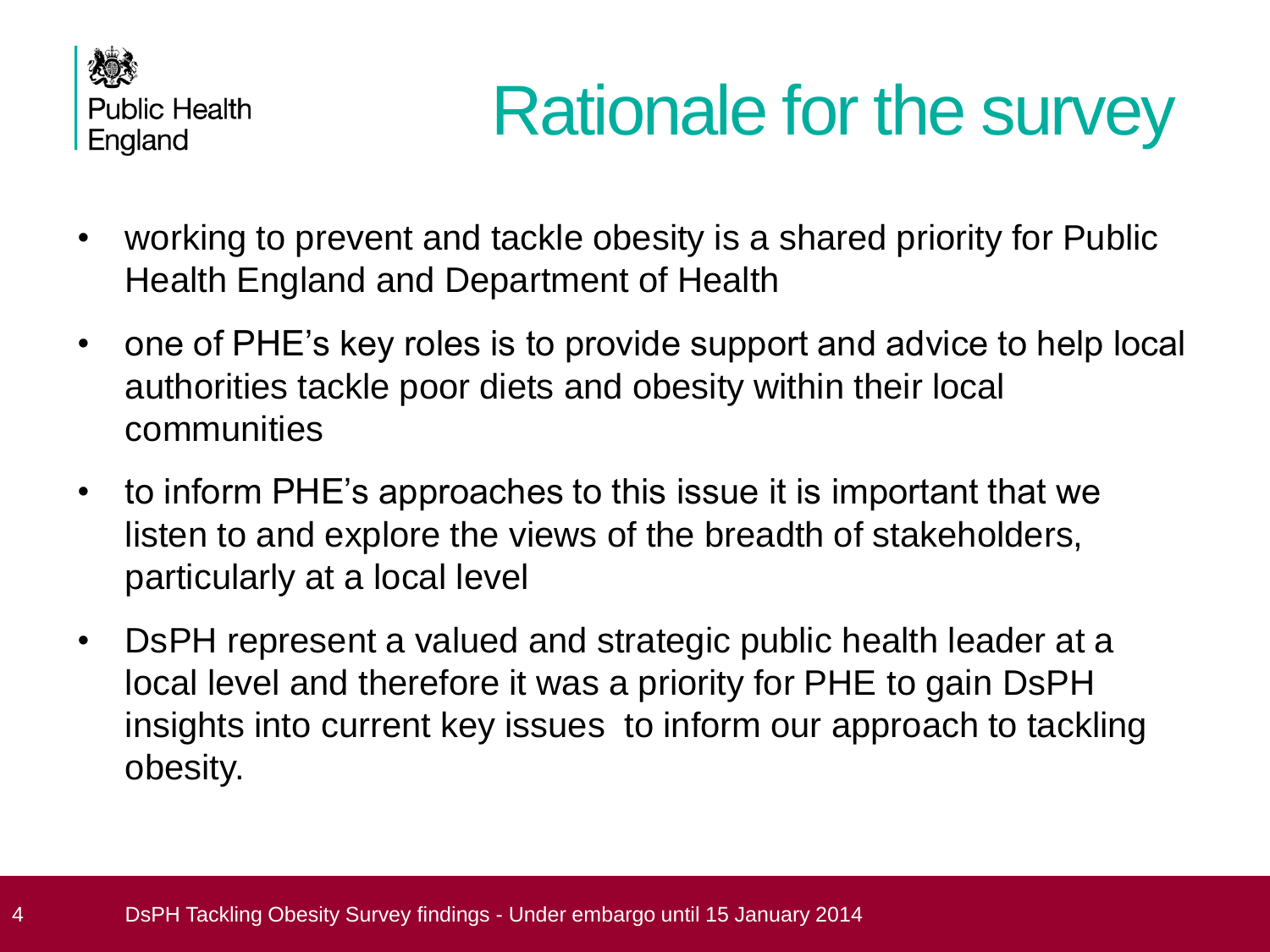

# Aim of the survey

The survey had two main aims –

- to explore DsPH views on the current strategic issues relating to obesity and how obesity was positioned within local priorities
- to explore DsPH views on priority areas for PHE action and to ascertain priority for the centres and national teams

This survey was a collaborative effort with the ADPH with support from the LGA – this partnership and support was particularly important, especially at such a busy time of transformation.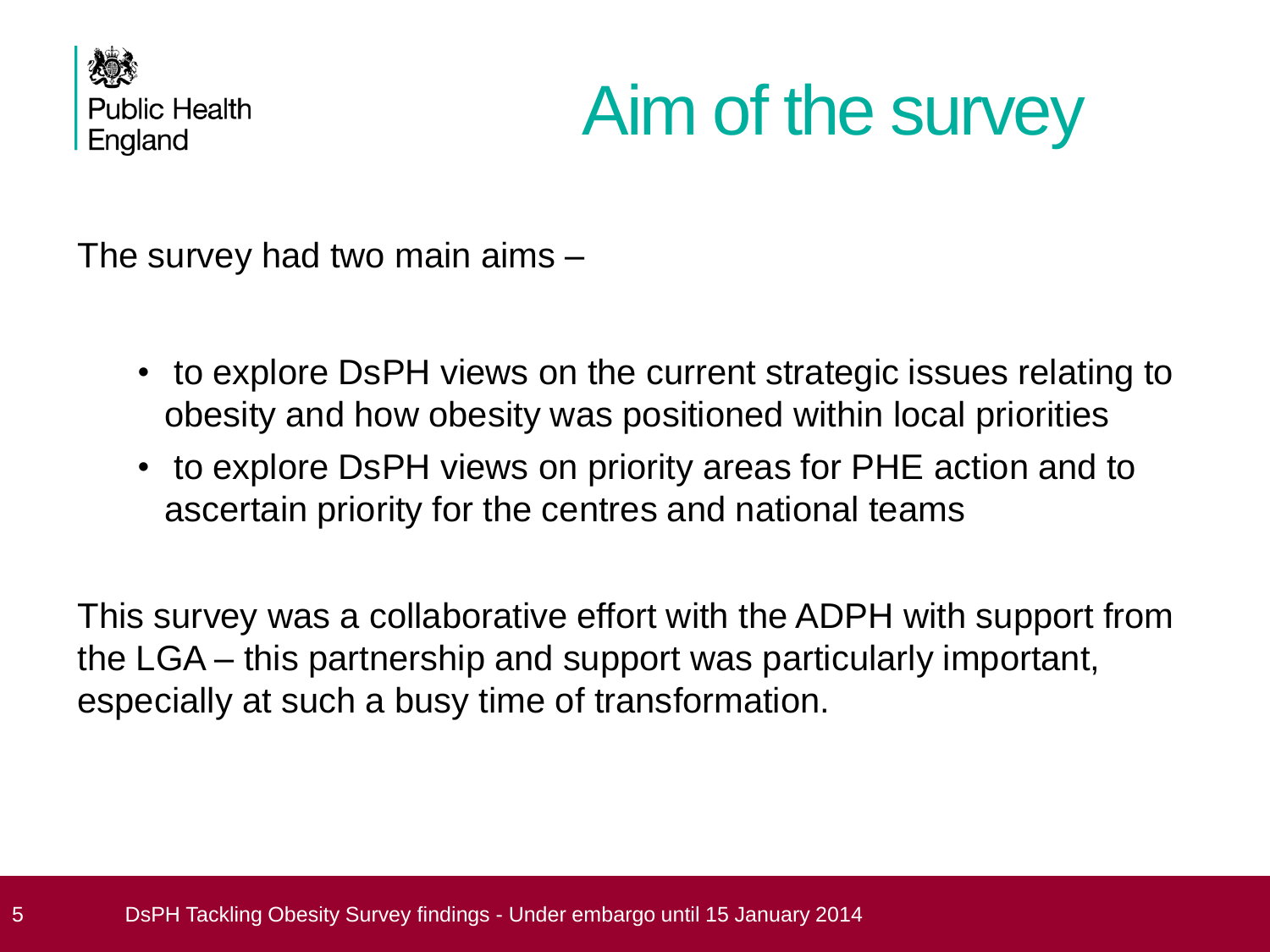

# Methodology & response

- online survey administered by ADPH
- combination of closed and three open questions to explore views of DsPH towards key stakeholders, challenges and role of PHE
- survey ran from 6 to 30 September
- ADPH sent out a reminder on 12 September and on 18/19 September PHE, through its centre directors contacted DsPH to invite their further participation
- 103 DsPH responded to the survey, which was sent out to 136 ADPH members – a response rate of 76% (response rate to individual questions did vary)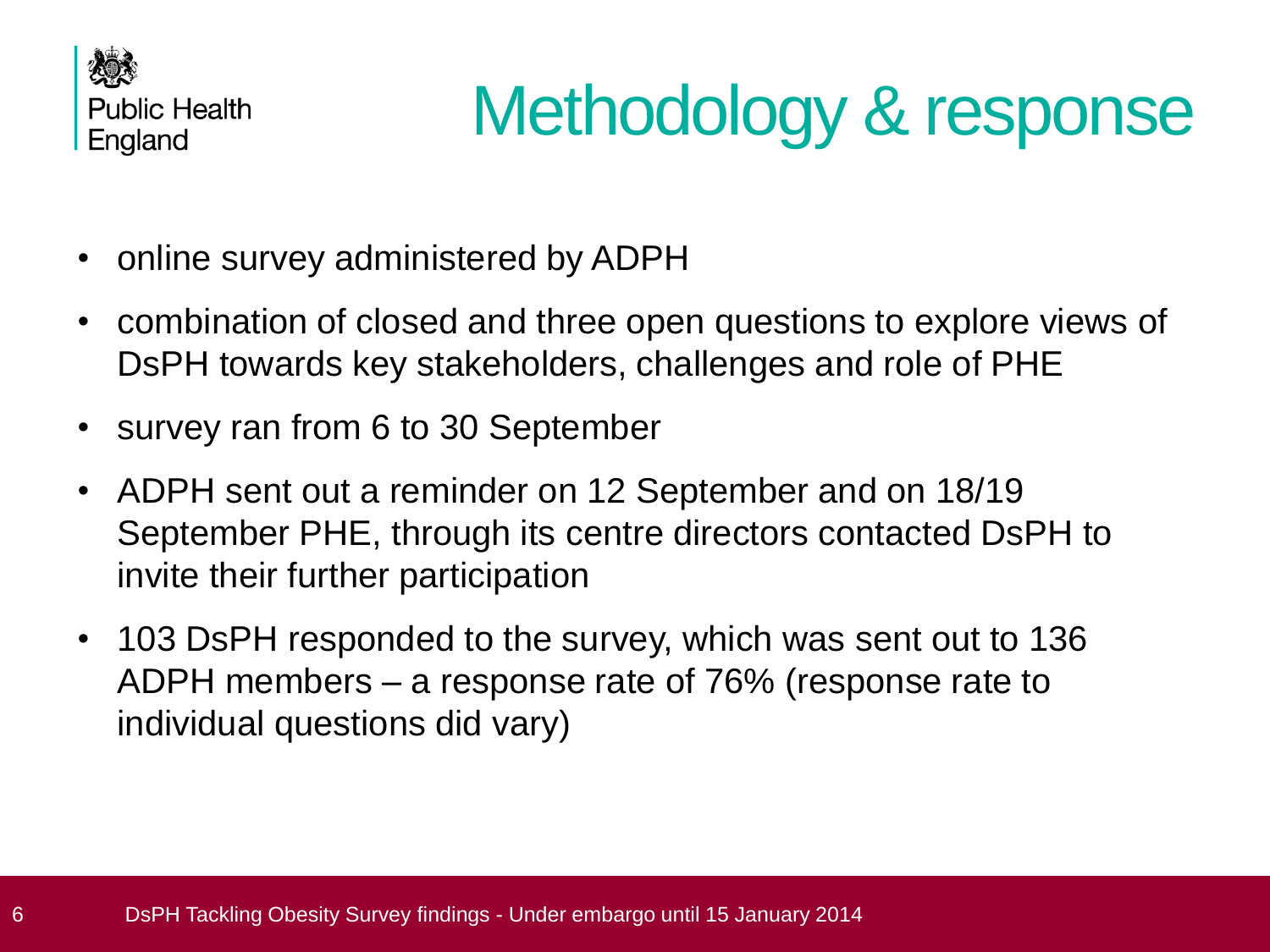

# Survey questions

- 1. Please indicate, which of the following best describes your authority
- 2. Please indicate which LA region your authority is in
- 3. Are the topics below (child, adult obesity, lifestyle messages and weight management) priorities in your JSNAs/HWBS? If so, have you set specific targets?
- 4. Who, in your local authority/area do you consider as PRIORITY partners in driving forward action on tackling obesity? (Please tick as many as are relevant)
- 5. What key challenges and threats do you face now and in the future when tackling obesity in your LA? (Please tick as many as are relevant)
- 6 & 7. Series of statements on centre and national led action

8. Please provide any further views and comments on the issue of tackling obesity in your local area and on the unique role of PHE in supporting and advising on obesity and healthy weight related issues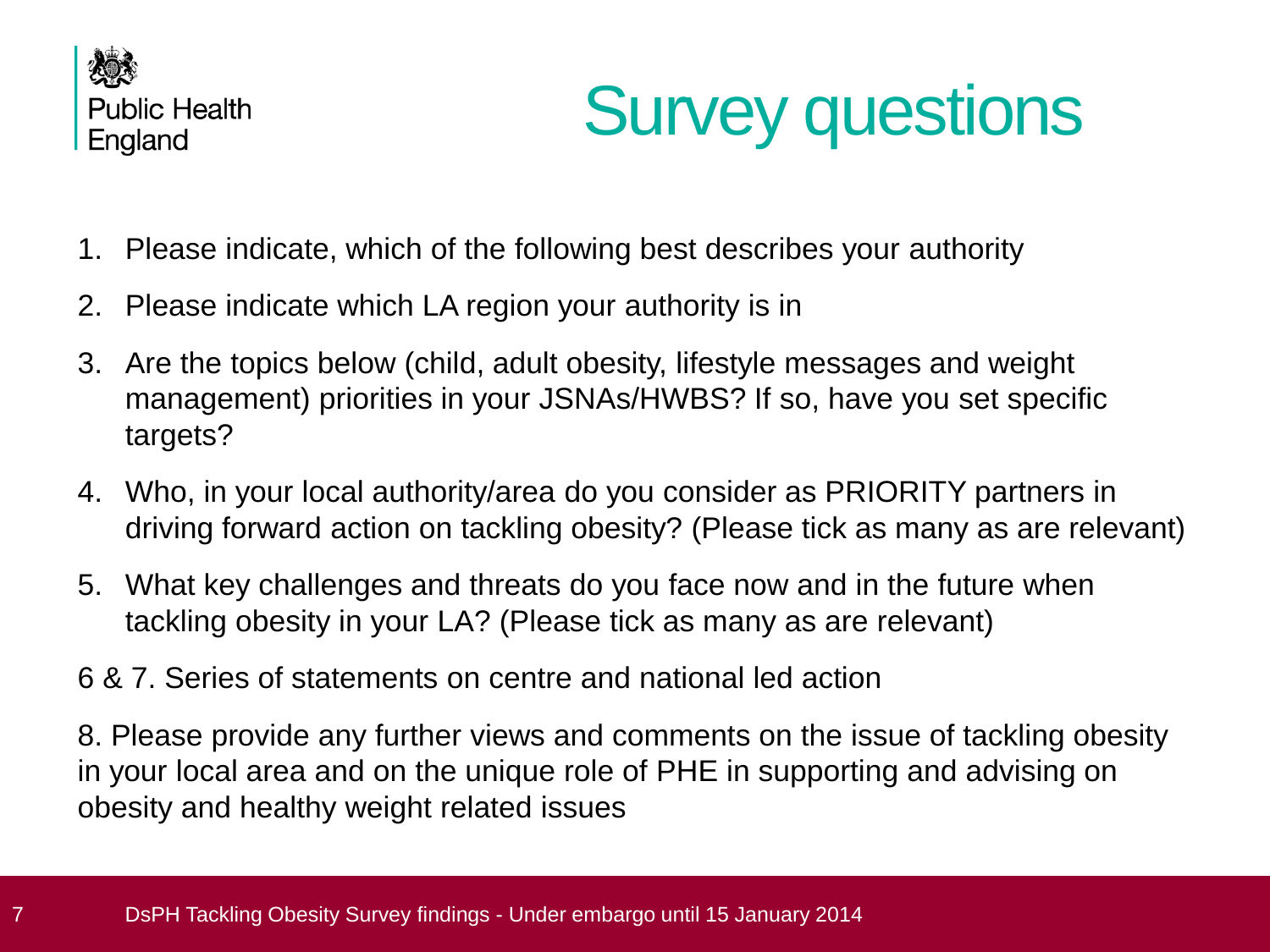

# Summary of findings

- tackling obesity remains a high priority
- local authority Joint Strategic Needs Assessments/Health and Wellbeing strategies feature child and adult obesity as a priority
- a range of local stakeholders have roles to play with Clinical Commissioning Groups reported as the top priority
- competing priorities for financial resources is the key threat now and in the future
- advising on whole system approach to obesity & healthy weight is key at PHE centre level
- leading the national debate on a system-wide approach to obesity is key at PHE national level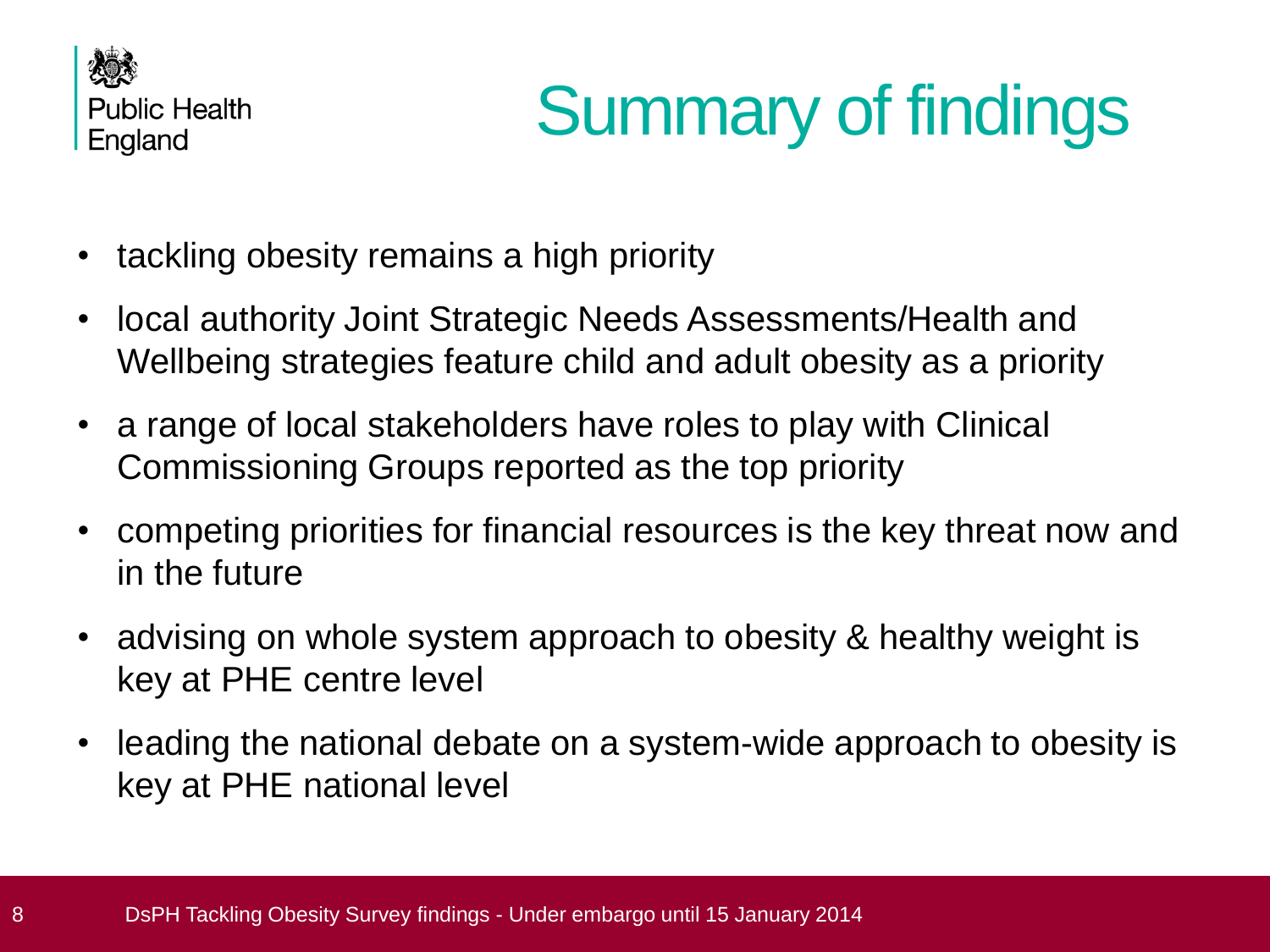

### **Representation**

#### Description of authority



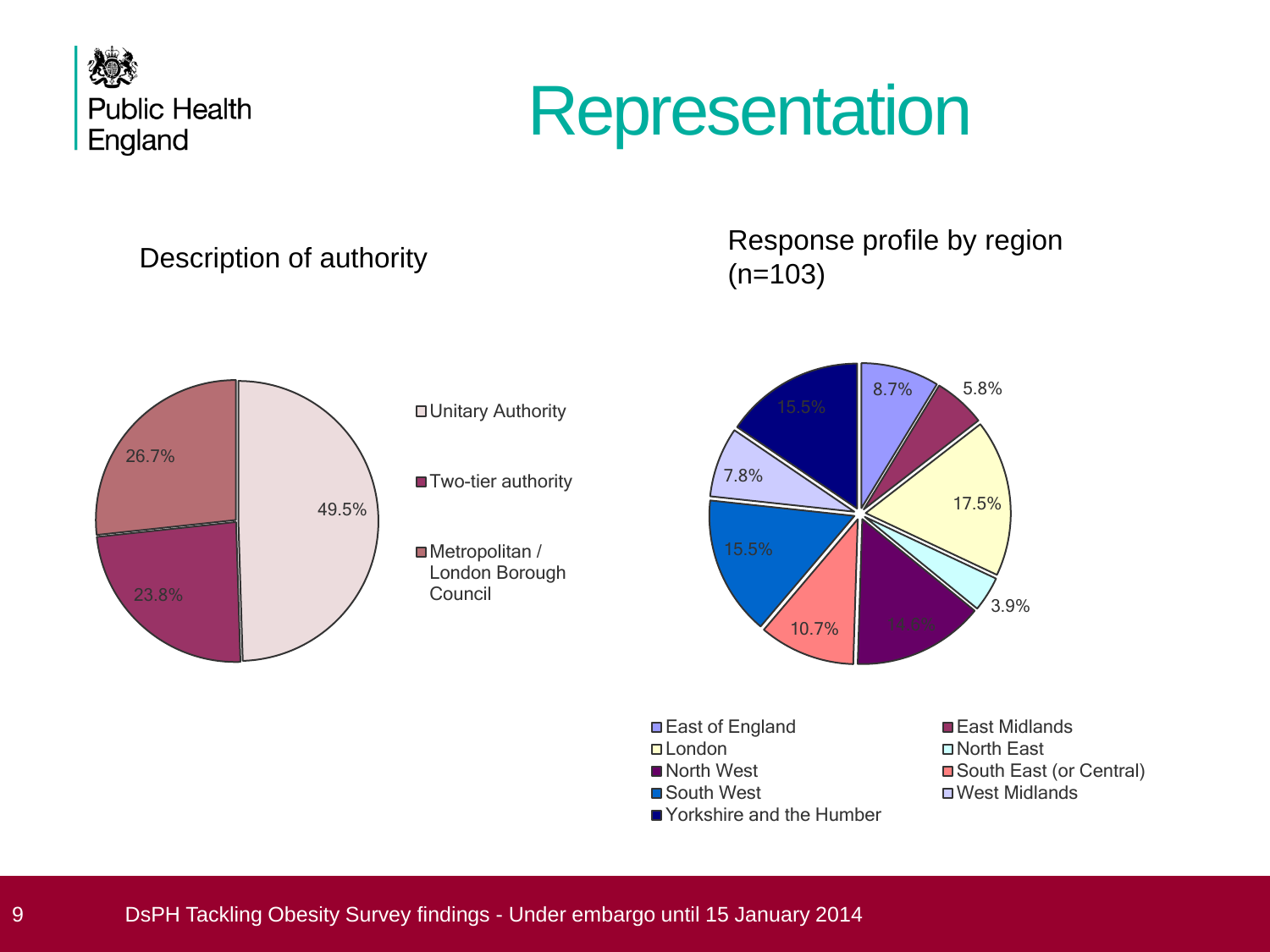

# Prioritising obesity in JSNA

- tackling child and adult obesity is a priority
- 97% responded that child obesity in JSNA/H&WB strategy
- provision of healthy lifestyle messages features significantly
- weight management features to a lesser extent

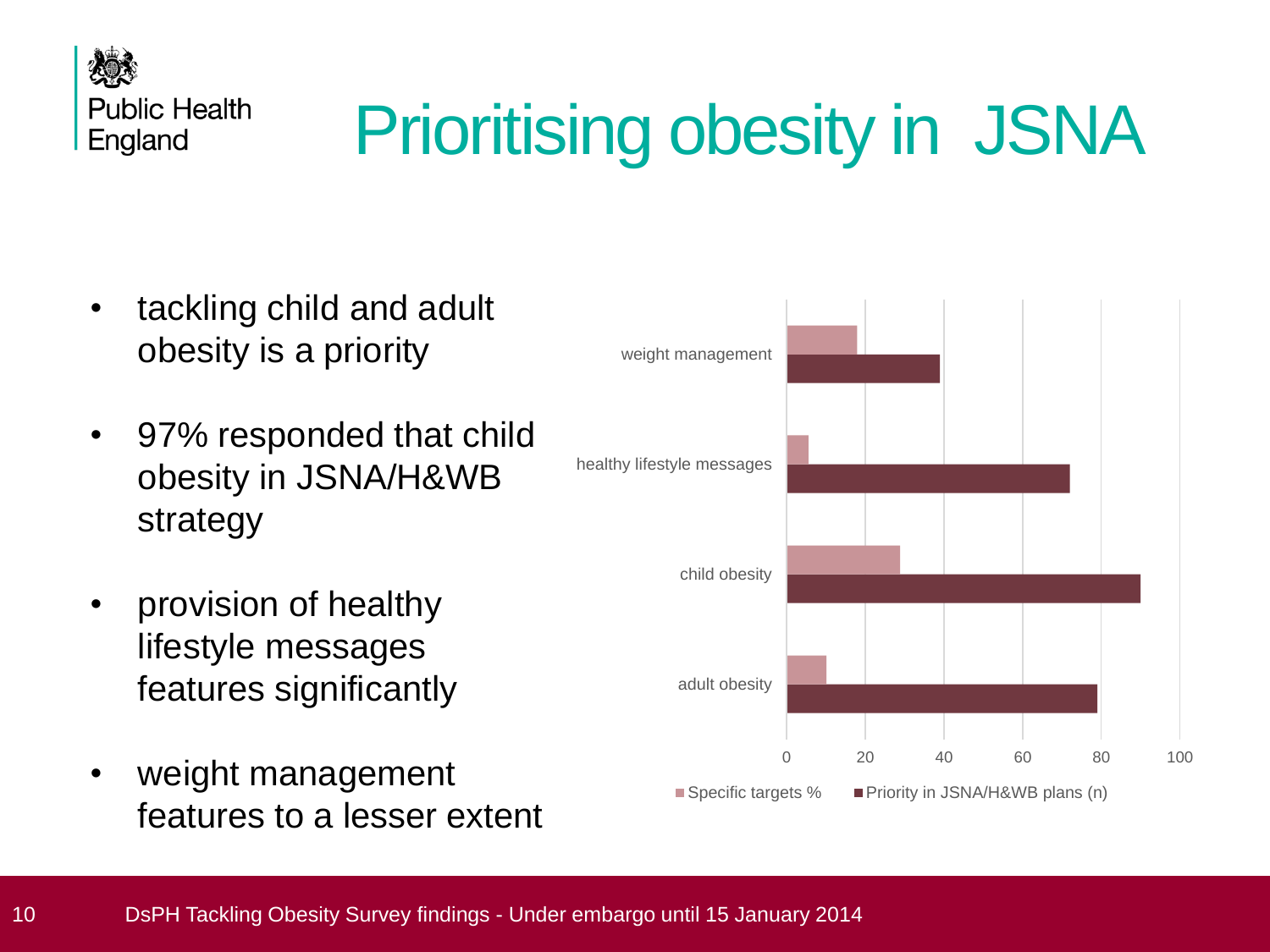

# Prioritising local stakeholders

- DsPH reported Clinical Commissioning Groups as the top priority, followed by education and local people
- district council and local Healthwatch to a lesser degree
- others included children centres and higher education

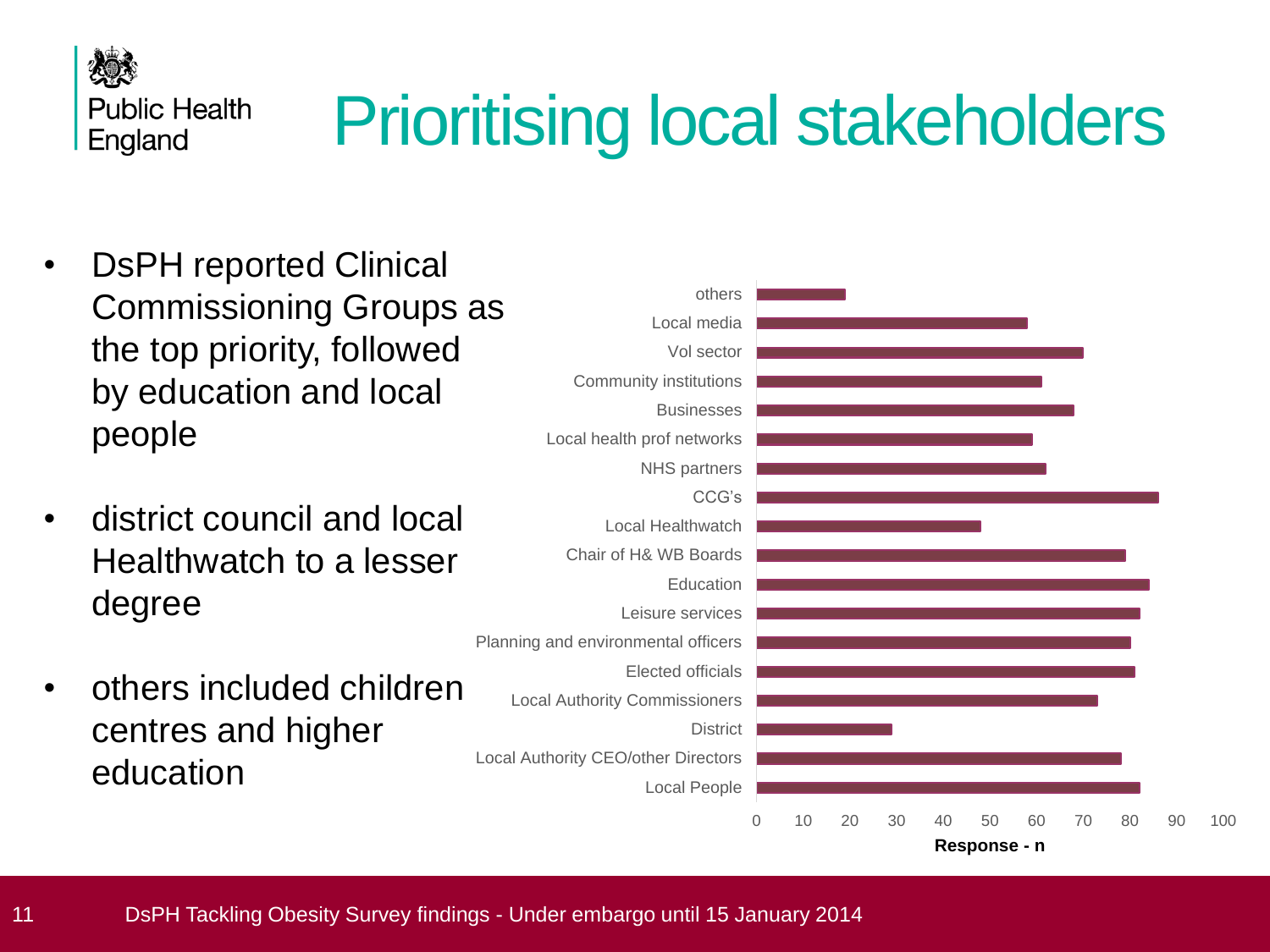### Challenges and threats to delivery **Public Health**



颂

England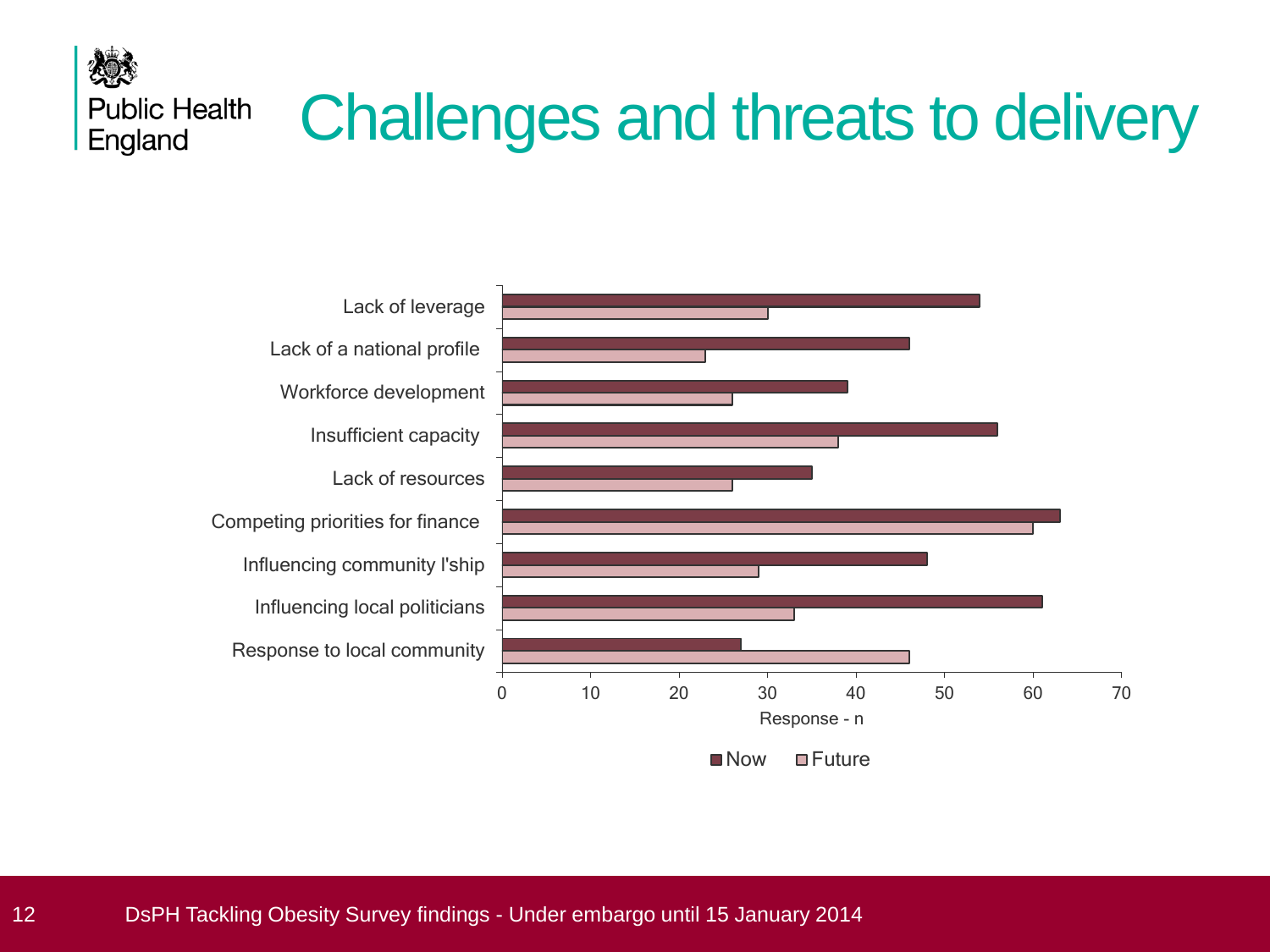

# Challenges and threats to delivery

Competing priorities for finance are a threat, now and in the future:

- now
	- influencing local politicians
	- insufficient capacity to sustain and realise the step change
	- lack of tools
- future
	- competing priorities for finance
	- responding to the local community
- others
	- lack of evidence base; constraints of political will and planning cycle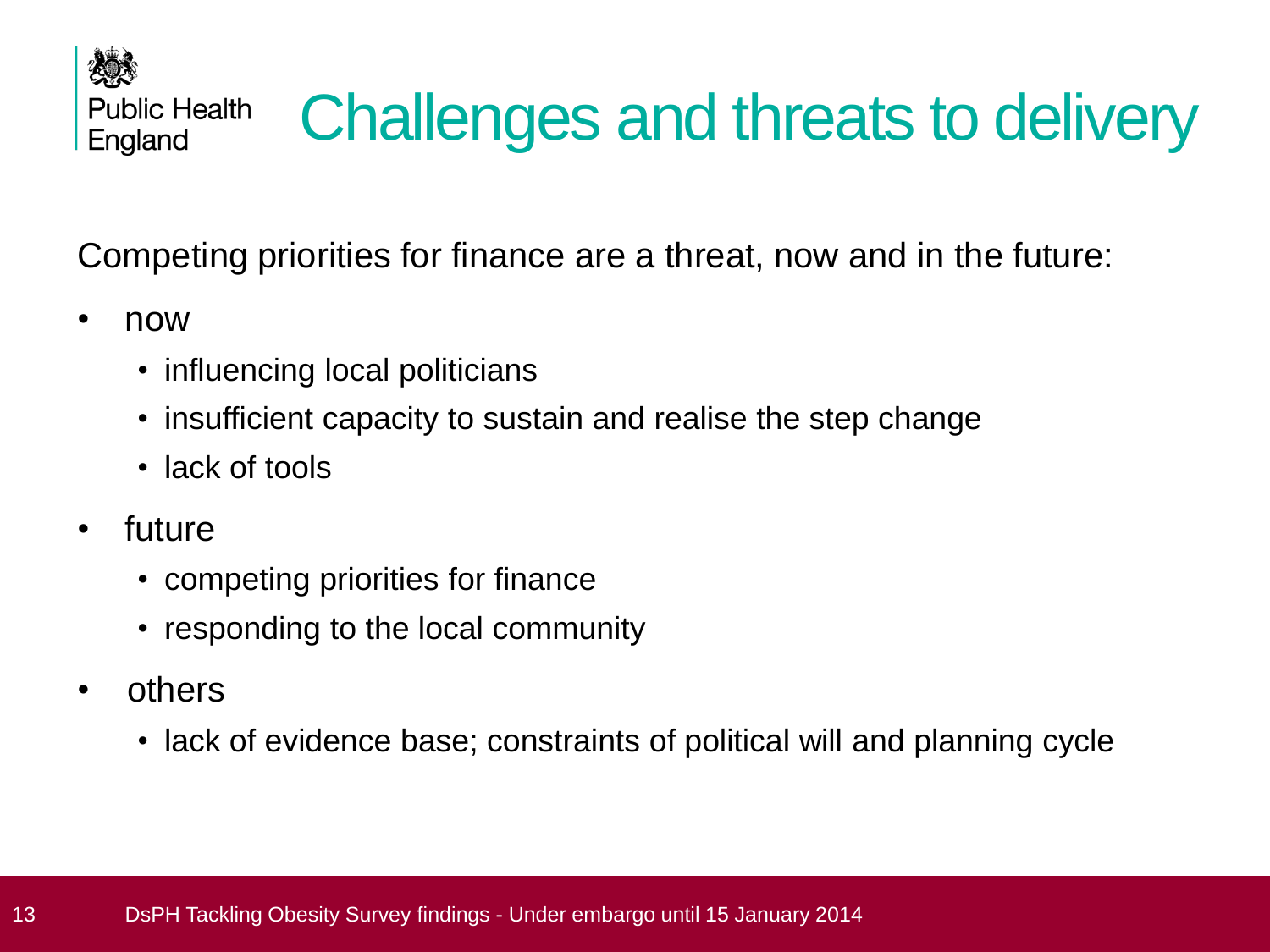

# Views on centre-led activity (1)

Communicate effective practice to tackle obesity from a regional to national level and vice a versa (n=83)



Support workforce development (n=82)

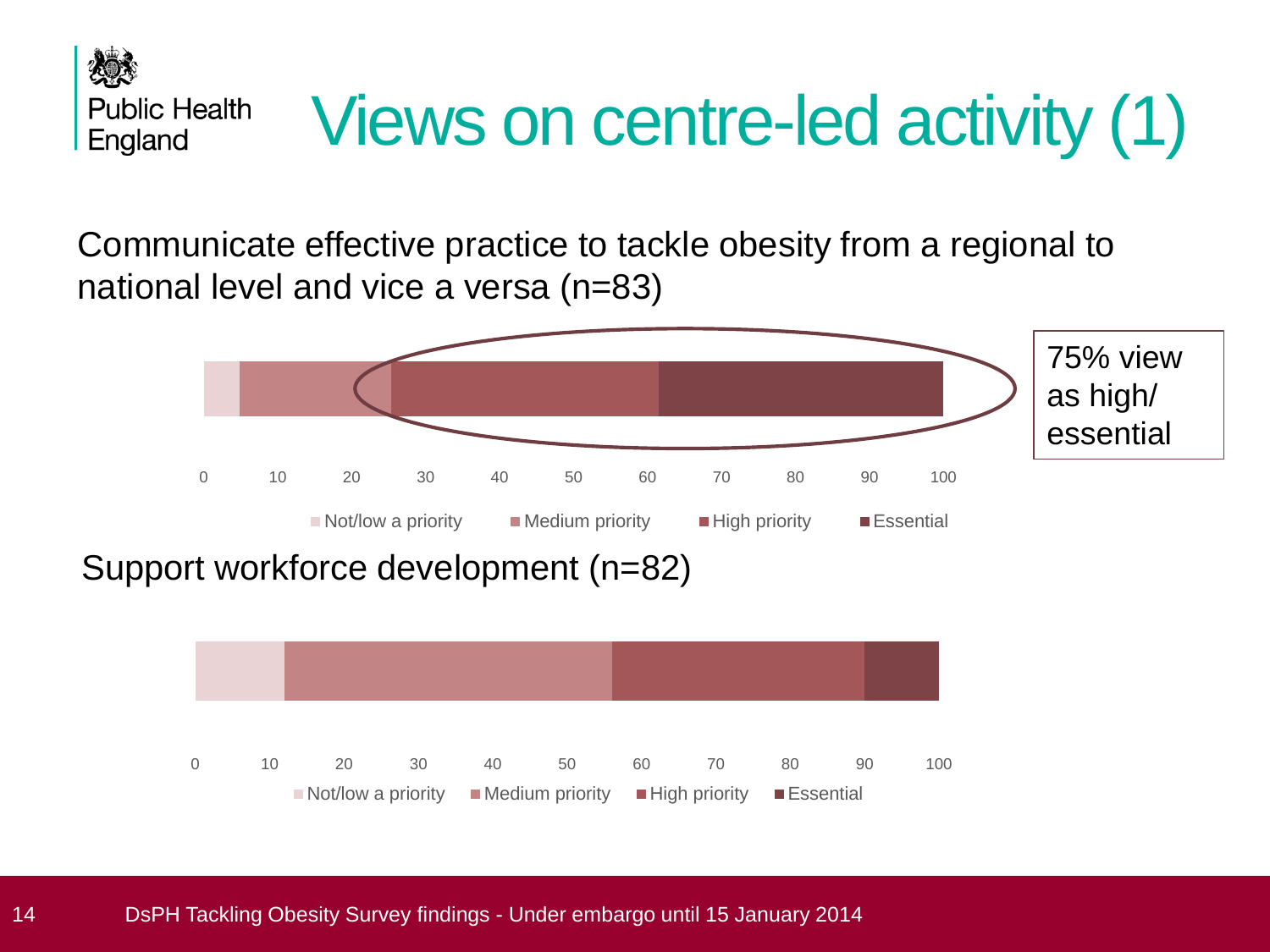

# Views on centre-led activity (2)

Develop and facilitate learning networking events with LAs and other regional partners (n=85)



Advise and assist the promotion of a whole system approach to tackling obesity and promoting healthy weight (n=84)

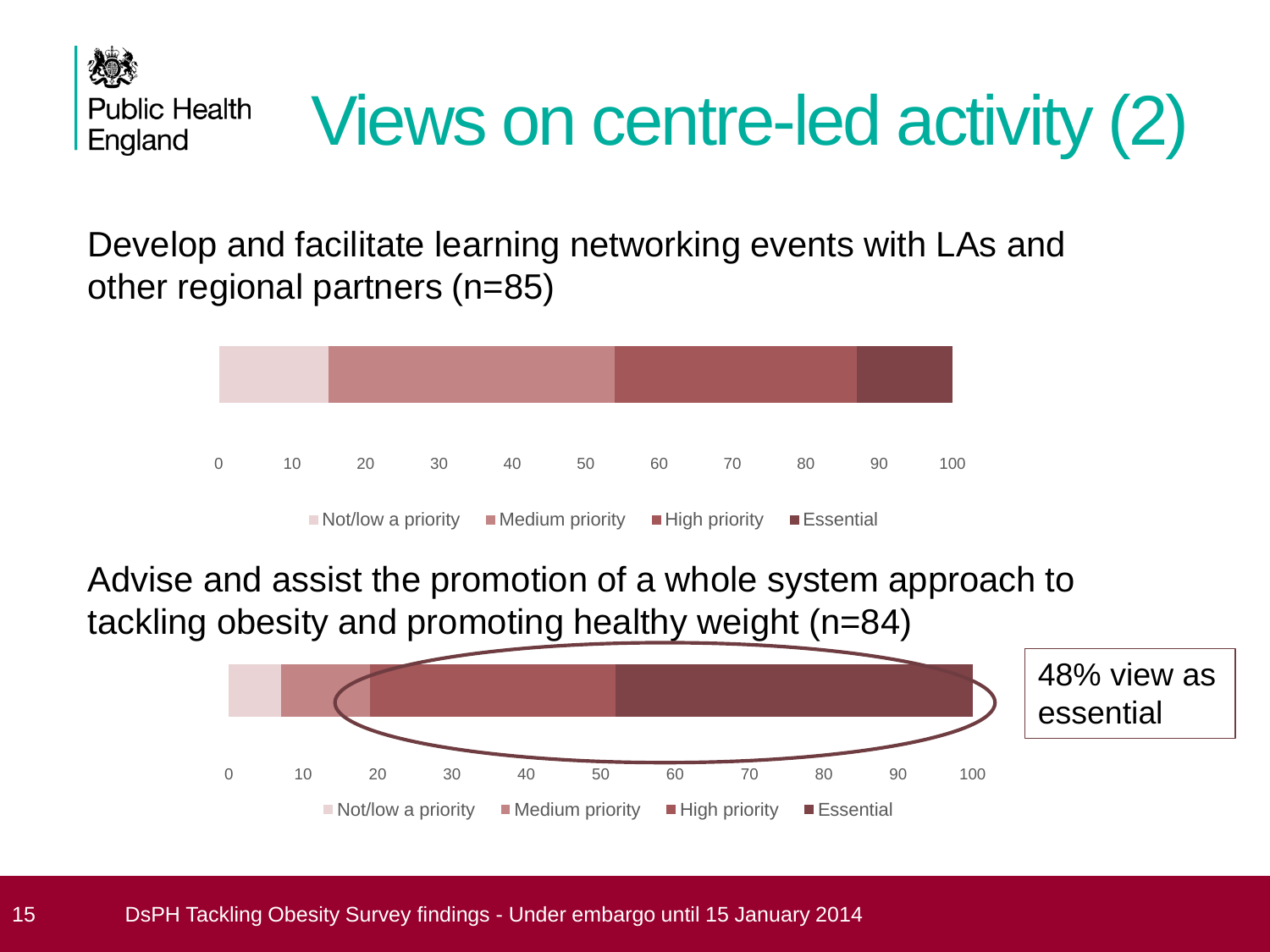

Advise on evaluation of interventions including cost effectiveness toolkit (n=84)



Advise on available guidance and use of social marketing opportunities (n=83)



16 DsPH Tackling Obesity Survey findings - Under embargo until 15 January 2014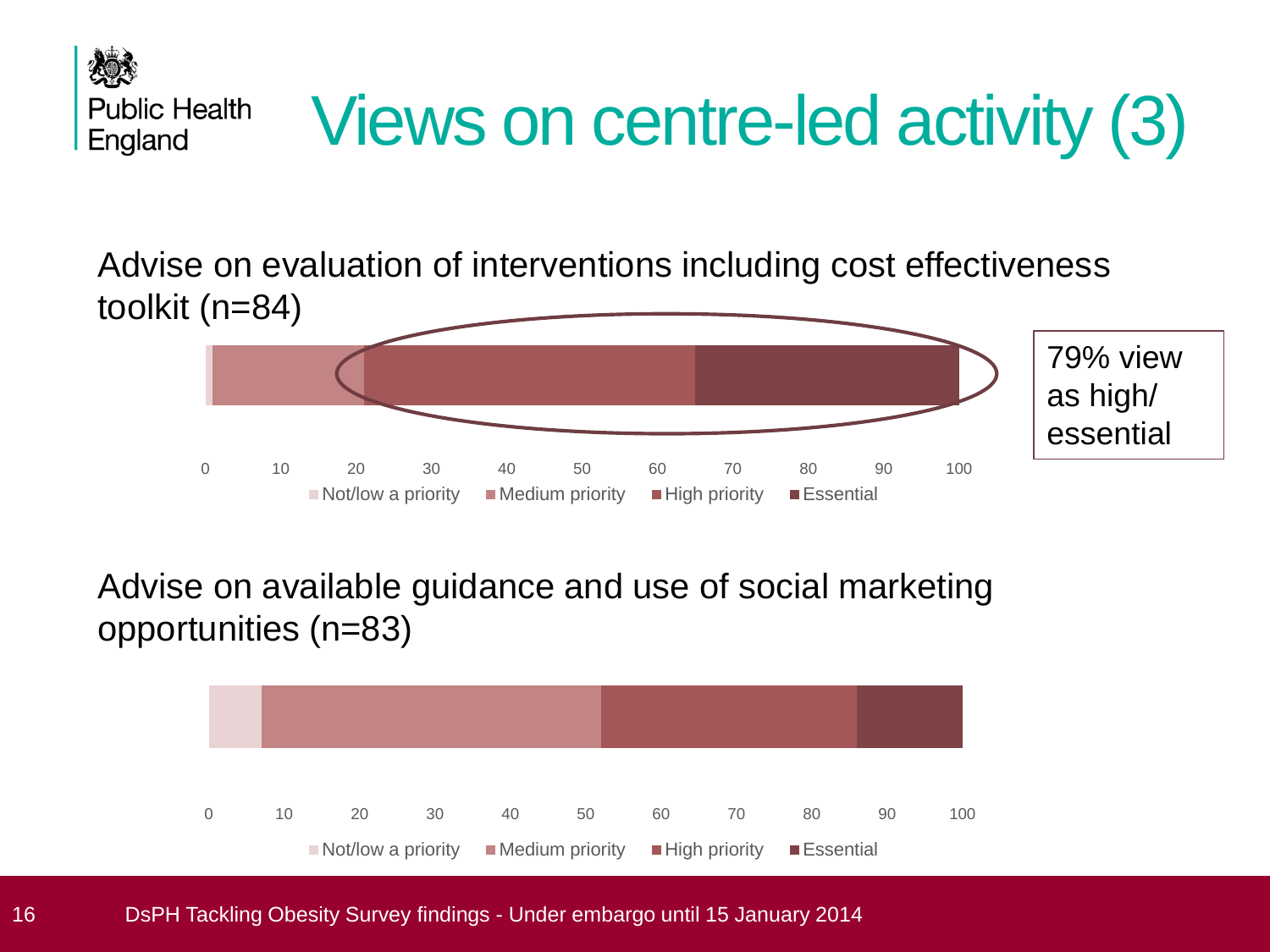

Support with guidance on commissioning & implementing healthy weight strategy including weight management services (n=83)

| $\Omega$ | 10                                                                                                                     | 20 | 30 | 40 | 50 | 60 | 70 | 80 | 90 | 100 |
|----------|------------------------------------------------------------------------------------------------------------------------|----|----|----|----|----|----|----|----|-----|
|          | $\blacksquare$ Not/low a priority $\blacksquare$ Medium priority $\blacksquare$ High priority $\blacksquare$ Essential |    |    |    |    |    |    |    |    |     |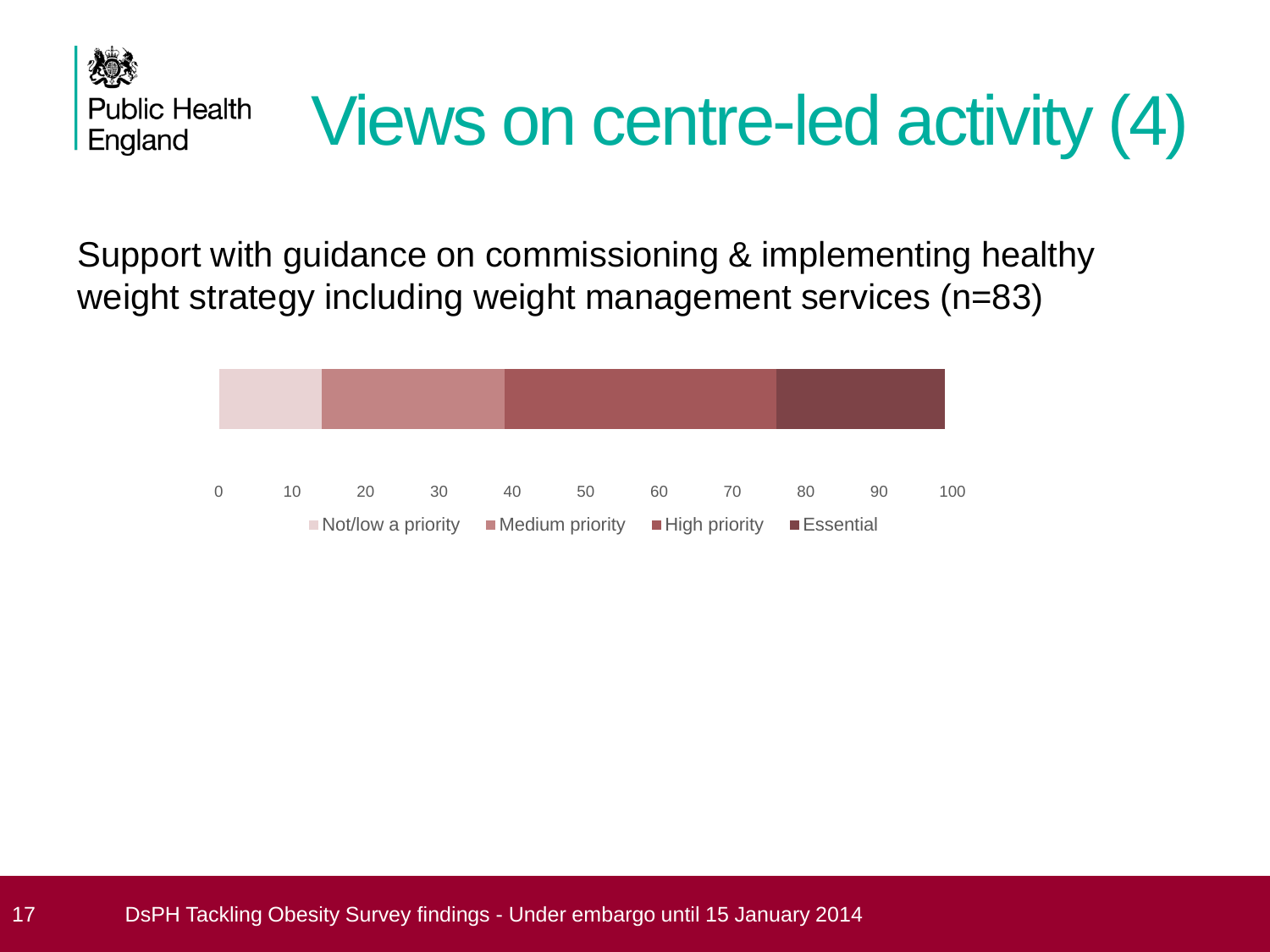**Public Health** Views on national-led activity (1) England

Lead national debate on obesity and develop a system wide obesity and healthy weight programme (n=83)



Work with LGA and DsPH to enhance and make most of the programmes that already exist – Change4Life, NCMP (n=82)



18 DsPH Tackling Obesity Survey findings - Under embargo until 15 January 2014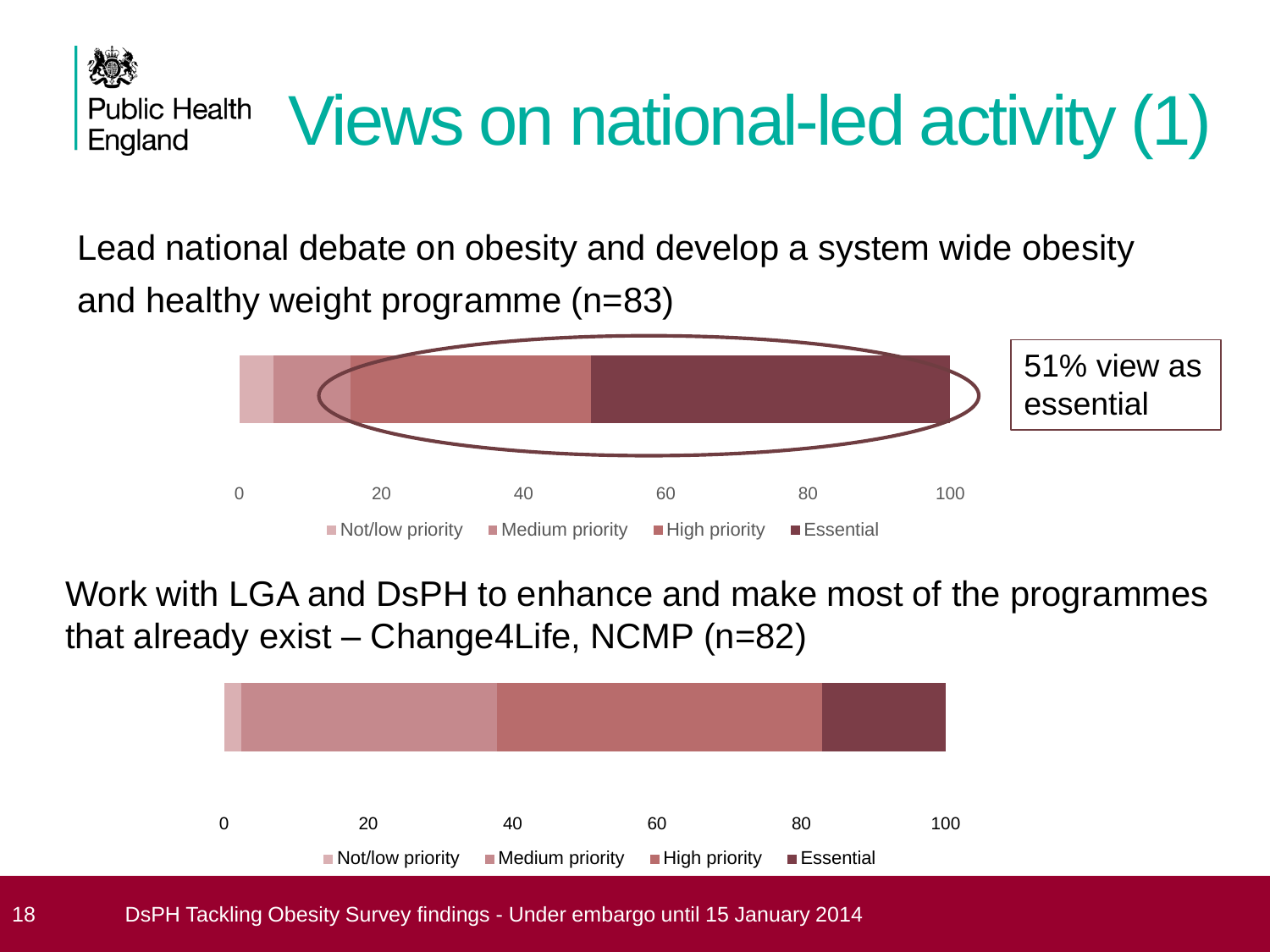#### Views on national-led activity (2) **Public Health** England

Provide expert opinion and evidence based reviews to support work on tackling obesity and promoting a system wide approach (n=84)



Provide the national repository of statistics and information on obesity rates including across population sub-groups (n=84)



19 DsPH Tackling Obesity Survey findings - Under embargo until 15 January 2014

人员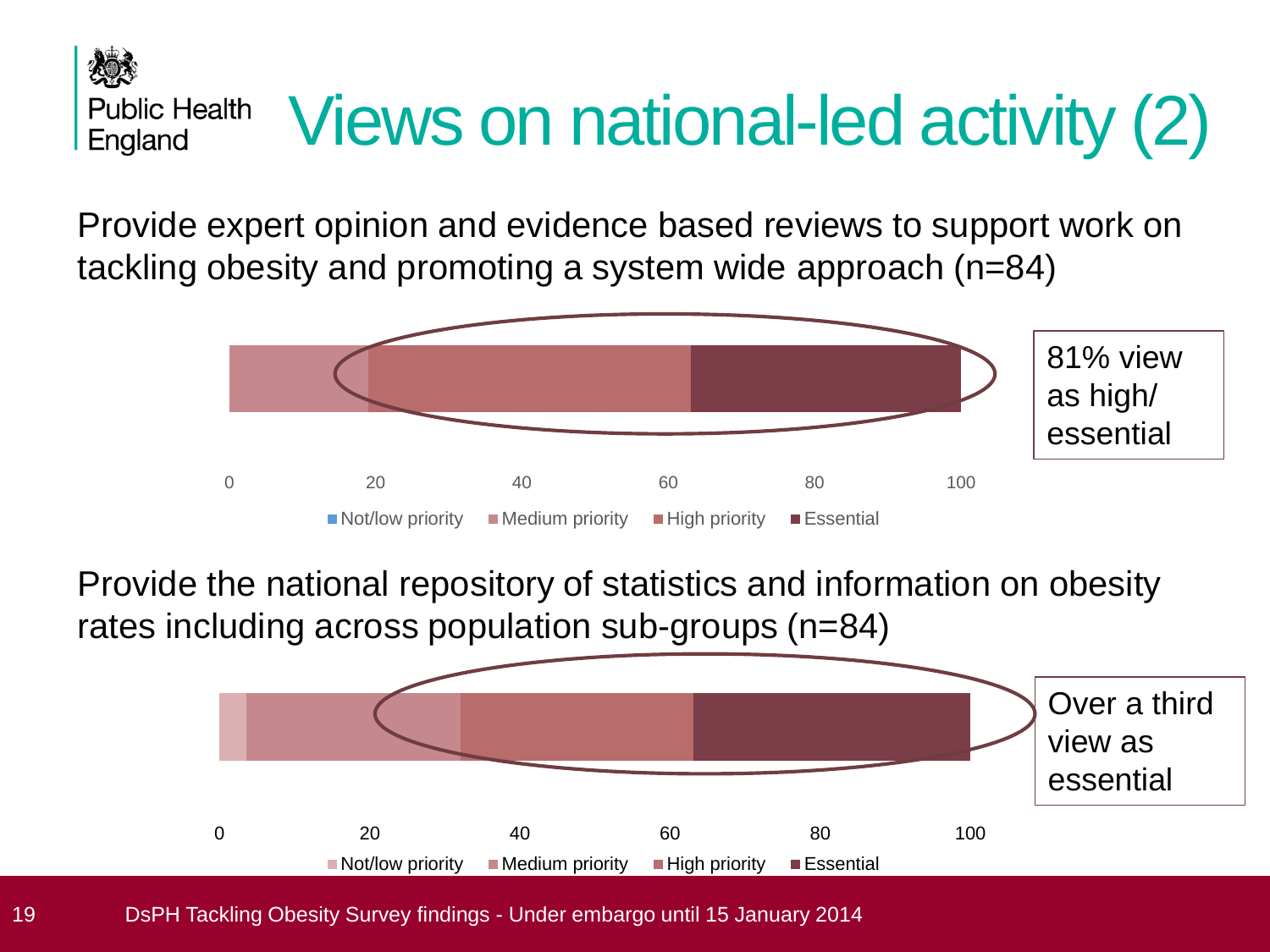人民 **Public Health** Views on national-led activity (3) England

Provide advice on weight management services including guidance on commissioning/pathways and development of a national register of weight management interventions (n=84)



20 DsPH Tackling Obesity Survey findings - Under embargo until 15 January 2014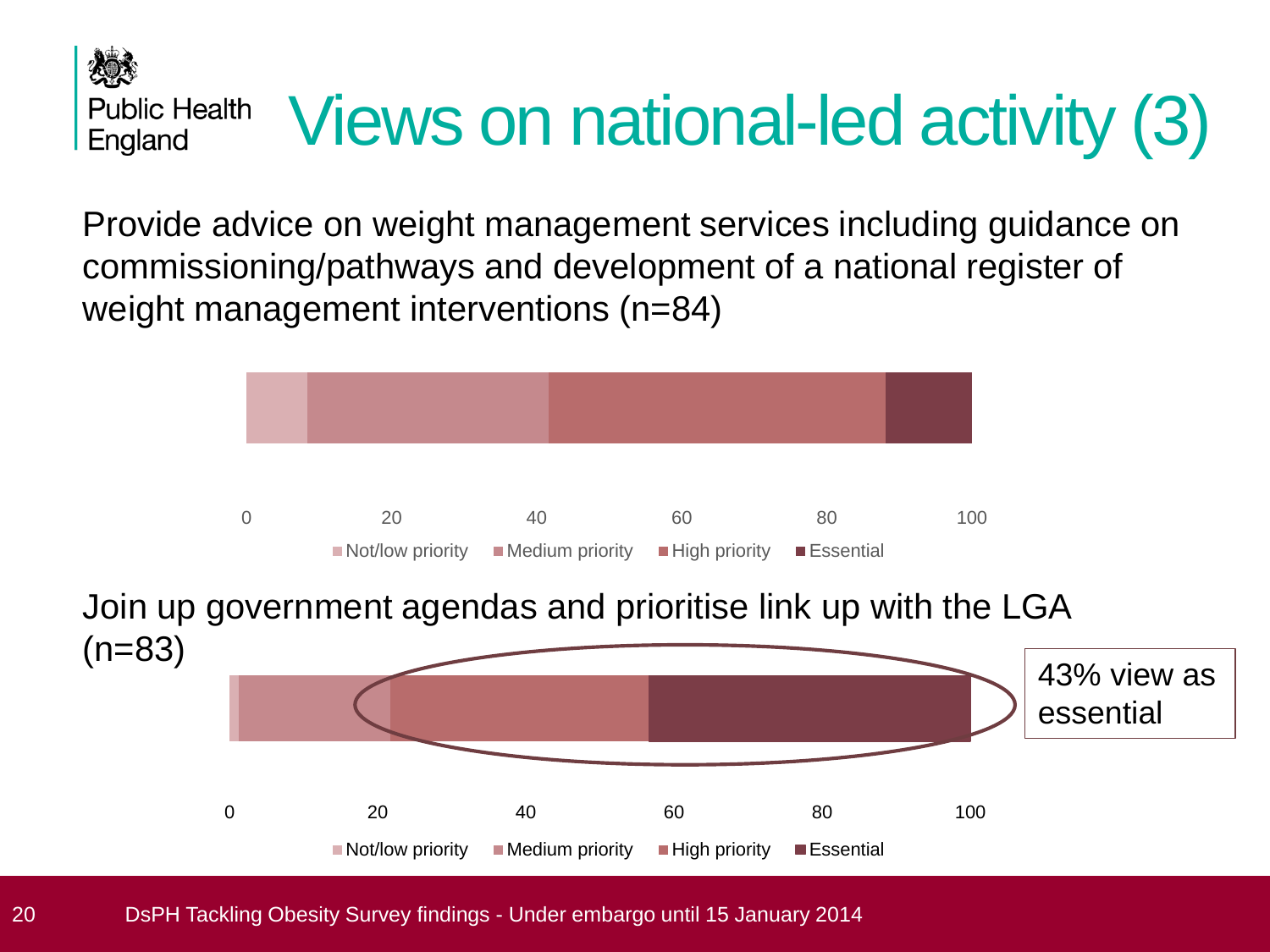Create an obesity network, building on existing networks, to engage/sharing & learning on tackling the obesogenic environment  $(n=83)$ 

Views on national-led activity (4)



Develop, with the LGA, a framework for local public participation to inform approaches to tackling obesity (n=82)



21 DsPH Tackling Obesity Survey findings - Under embargo until 15 January 2014

公母

**Public Health** 

England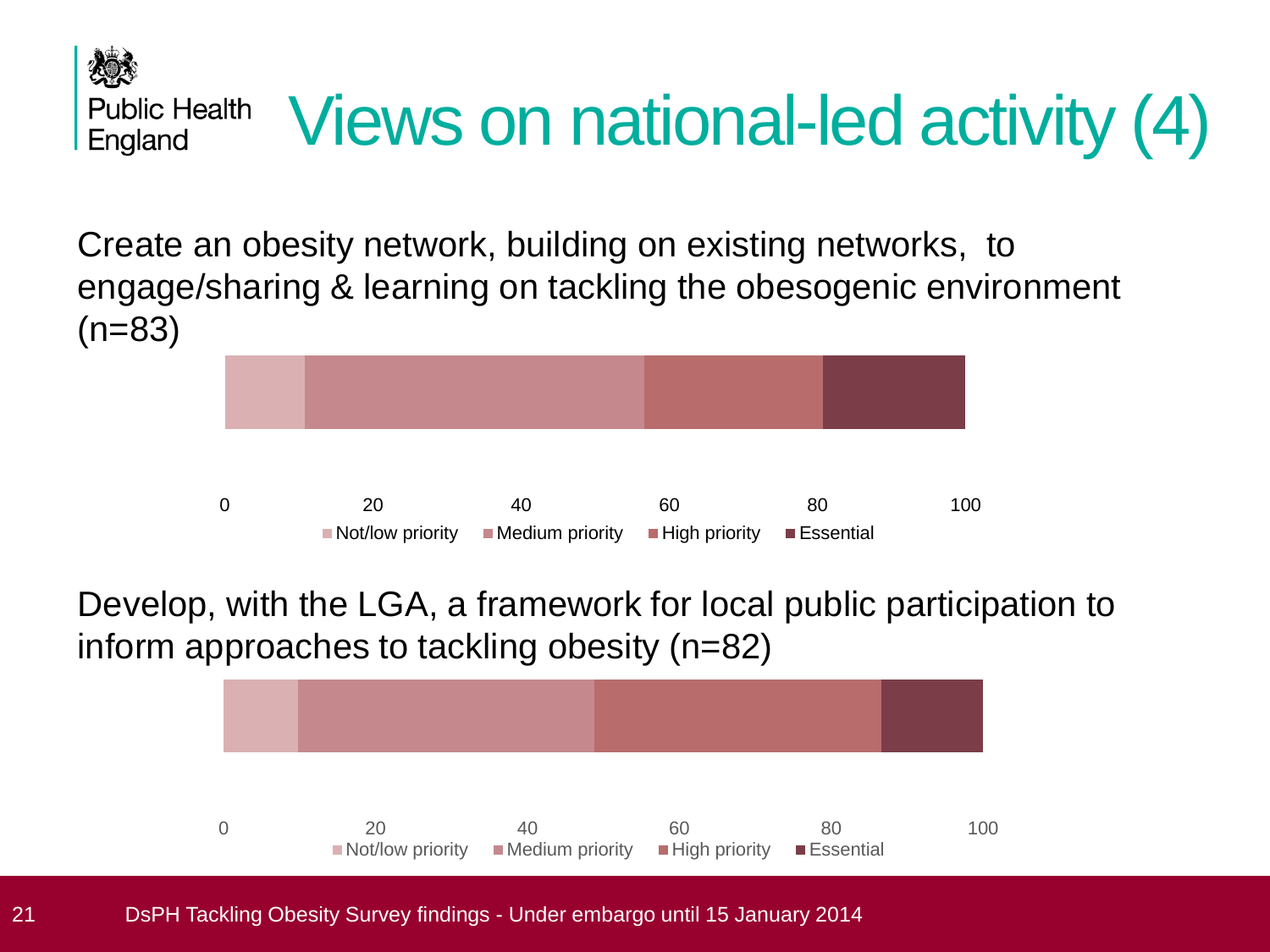人员 **Public Health** Views on national-led activity (5) England

Deliver national campaigns (with local toolkits), including social media to change behaviour around healthier lifestyles to help tackle obesity (n=85)



Provide advice on outputs of research approaches/initiatives to tackle obesity and promote 'pro' healthy weight behaviour (n=82)



22 DsPH Tackling Obesity Survey findings - Under embargo until 15 January 2014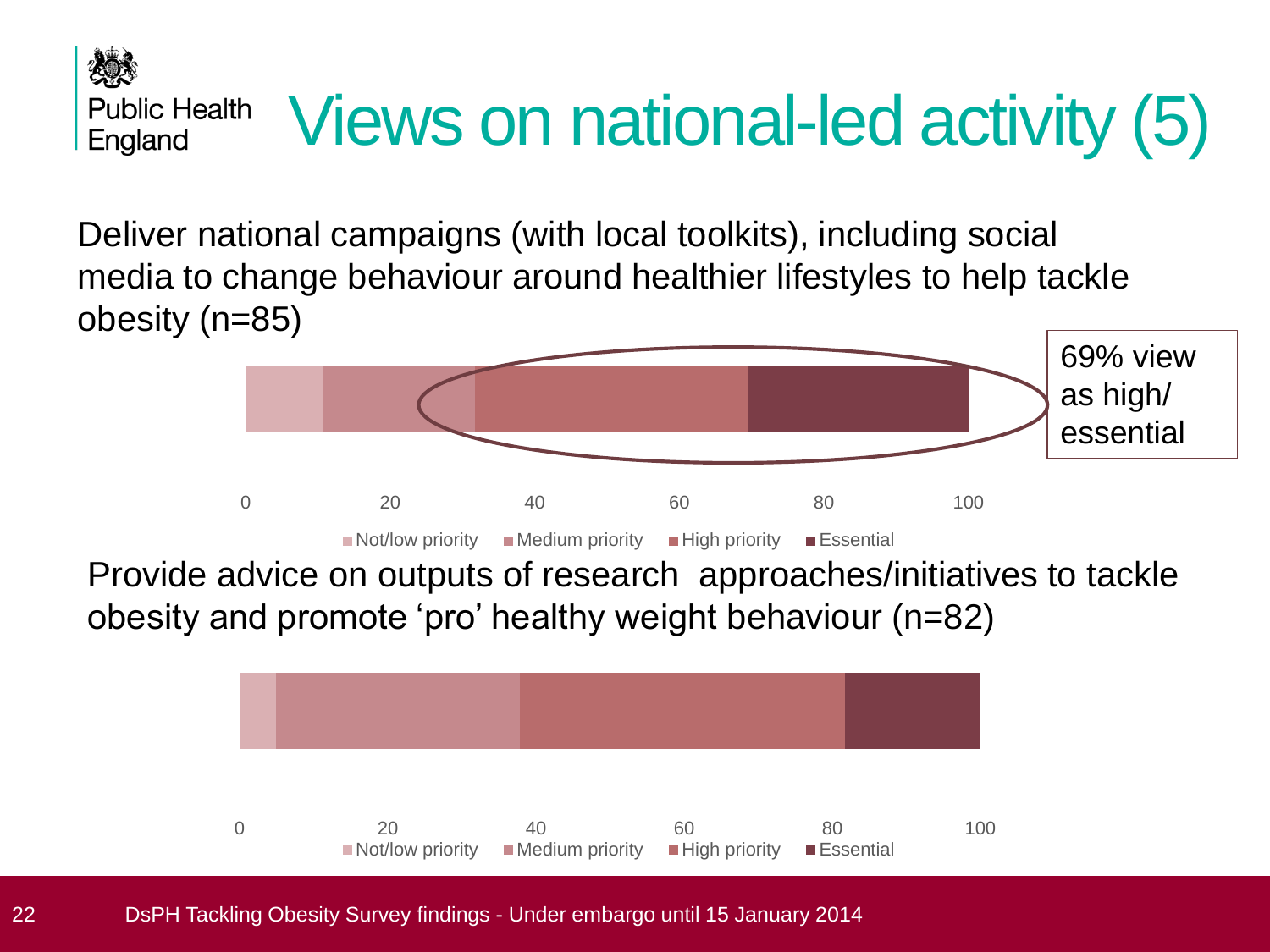

Develop a framework of national initiatives to enhance/enable scale up of approaches to tackle obesity and maintain a healthy weight (n=82)

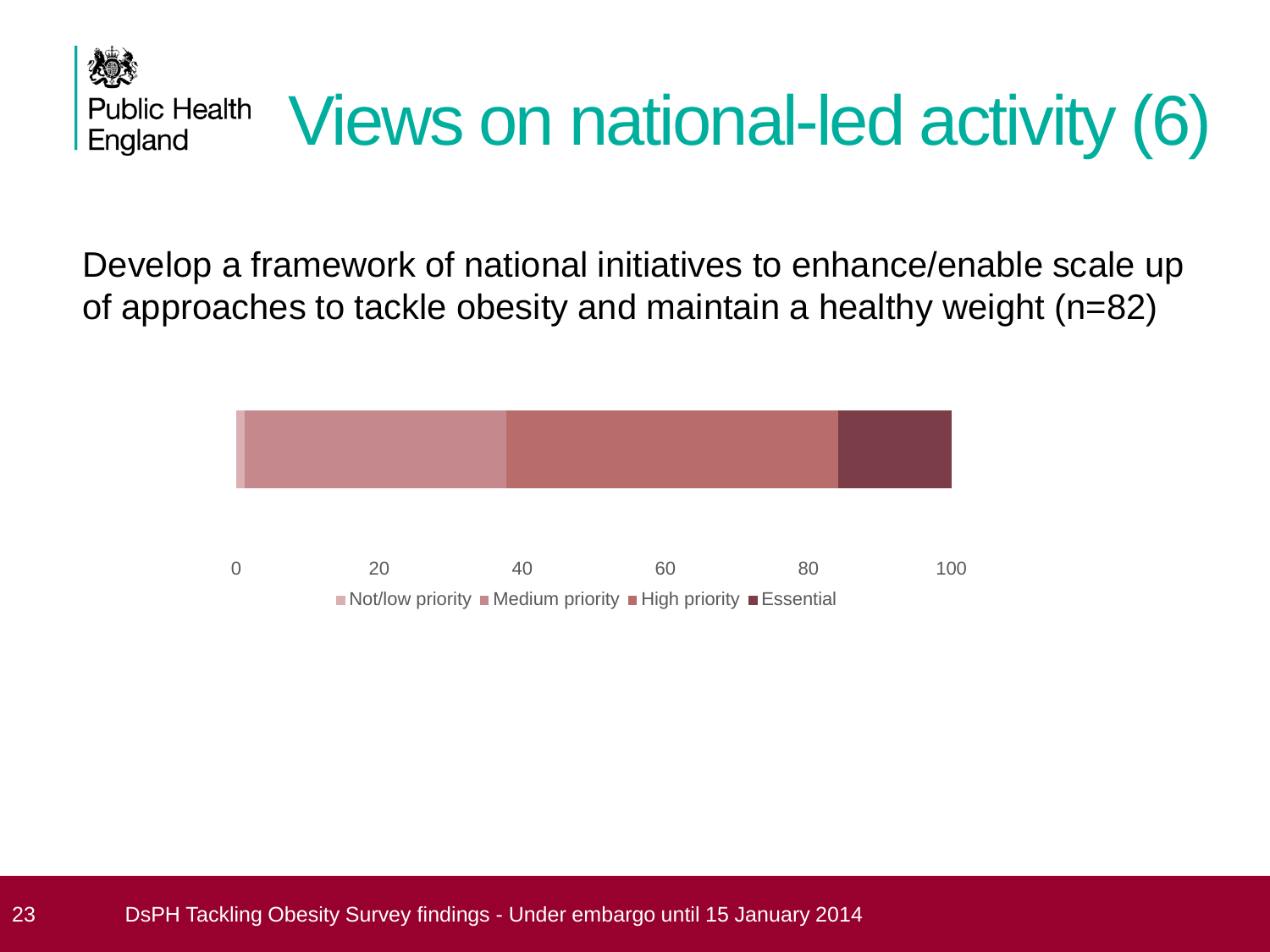

# Summary on activity

#### **Priorities at centre Level (% viewed this as essential)**

- advise on promotion of a whole system approach to tackling obesity and promoting healthy weight **(48%)**
- advice on evaluation of interventions including cost effectiveness toolkits **(35%)**
- act as the hub for communications between local and national level including sharing of effective practices to tackle obesity **(39%)**

#### **Priorities at national Level (% viewed this as essential)**

- lead national debate on obesity and develop system wide obesity and healthy weight programme **(51%)**
- join up government agendas and prioritise LGA links **(43%)**
- expert opinion and evidence based reviews to support system wide approaches **(37%)**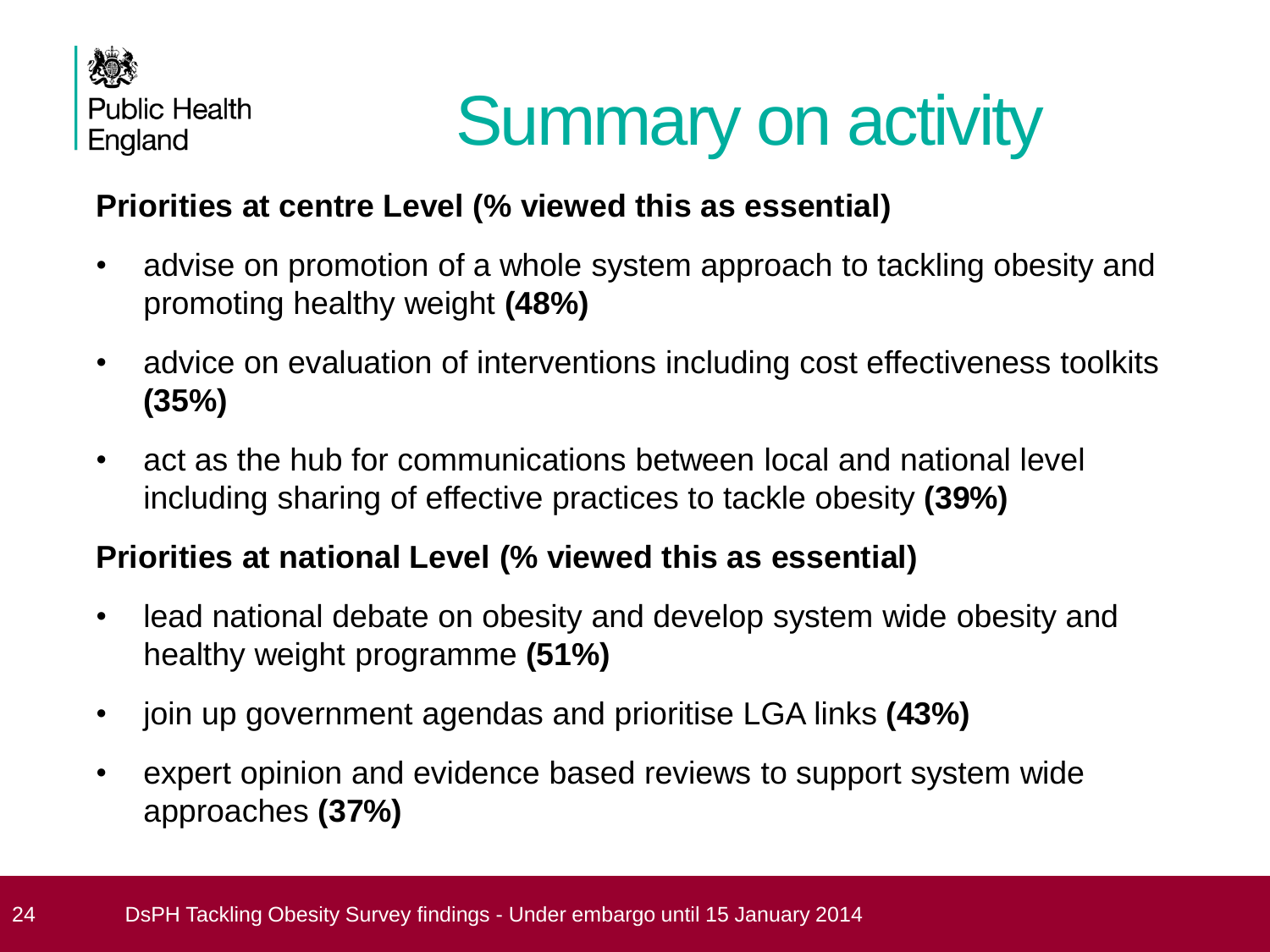



### **What will we do with this information (and when)?**

- disseminate findings with DsPH through the ADPH and invite any further feedback for our consideration. Disseminate findings to other key partners including at the LGA Public Health conference in February (early 2014)
- dissemination with centre directors and PHE delivery teams to enable discussion on supporting local action (early 2014)
- consider the key themes and actions from the survey in conjunction with intelligence from a series of local engagement events held, during October to December, across England (before end of February 2014)
- use the findings to inform discussions taking place in PHE to plan and shape our obesity work plan (before end of February 2014)
- use the findings as a baseline and revisit to ensure our plans/approaches build upon DsPH views (ongoing into 2014)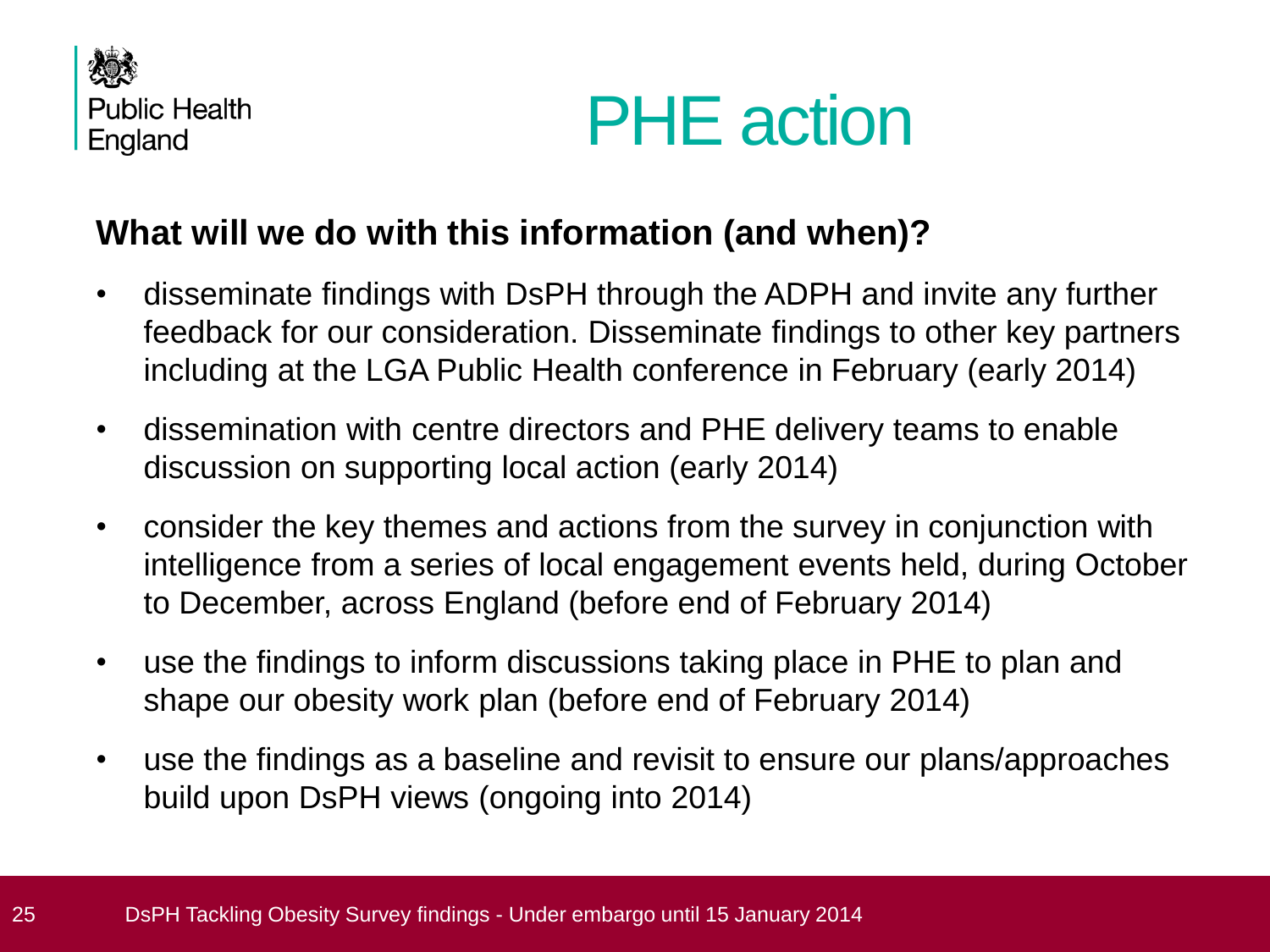

#### **Added value to PHE policy action:**

- Jamie Blackshaw, Team leader: Obesity and Healthy Weight led on this survey and is using the survey as the basis for his DH-sponsored MSc Health Policy research at Imperial College
- the research has two phases (i) survey of local stakeholder views on priorities to tackling obesity and (ii) exploring how it informs the PHE obesity work plan
- the research is intended as an opportunity to explore ways to harness local insights/views and provide an added dimension to the development of PHE's obesity work plan